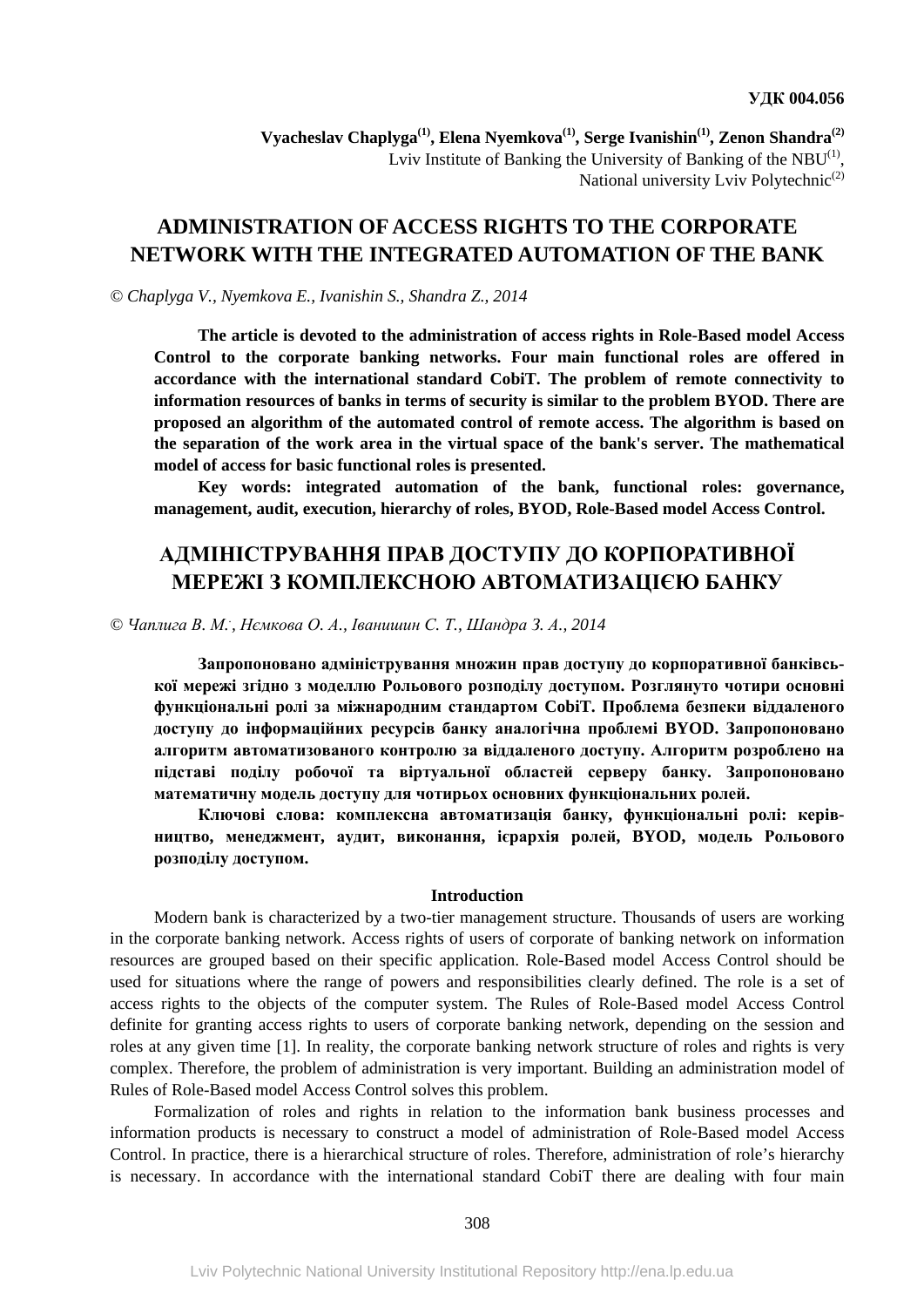functional roles: governance, management, audit, execution [2]. Example of a hierarchy of functional roles is shown in Figure 1.

These hierarchical structures are typical of advanced forms of business processes. They can be seen not only in the bank, but in any business structures. Each of the functional roles, in turn, is a hierarchical structure. For example, the Board of Commercial Bank (the functional role of management, M) consists of the Chief Accountant, the credit department, department of securities, management of work with individuals, management to work with legal entities, management automation, marketing management, security management and administrative management.



*Fig. 1. Hierarchy of functional roles in bank* 

Each role has the right to selected area of an information resource and works with multiple software products. Below there are given peculiarities of work of the auditor.

Modern approach to the audit requires complex automation of all stages of the audit. The use of specialized audit software helps reduce the cost of the audit, improves the quality and efficiency of the audit. Nowadays there are dozens of software solutions of complex automation of auditing. The following programs are among the leaders in popularity. The program "IT Audit: Auditor 4.3" is integrated with 1C: Enterprise 7.7, 8.2. It provides auto-complete data of audit working papers with 1C: Enterprise. The program has the ability to create their own methods of audit term to 450 audit procedures [3]. The program "AuditModern" provides conceptually new approach to internal audit of various organizations, including banks. The program is autonomous and independent of the information systems of organization, restricts access of stakeholders to the results of audits, database audit evidence and findings, and provides control over the activities of internal auditors in the central and remote offices [4]. The program "AuditXP" allows you to plan and carry out audits in complex control quality assurance, change audit method [5].

The program of applications integrated automation of audit are provided by support of developer, of connection to the latest regulations and are of high cost - about \$ 5,000. Placement of programs of this type on auditor's laptop is the key to reliability and confidentiality of data and results of the audit. The auditor uses in his own practice specialized programs. Auditors require coordination questions mobility audits and information security business and corporate security software.

Important issues that arise in the course of complex automation audits are security auditor remote connect a laptop to the LAN of the organization to be audited. This imposes new requirements on safety management for the bank and for the mobile computer auditor and it known for our time as the problem of BYOD (Bring Your Own Device). Thus, convenience, high quality and reliability of remote audit department of the bank as well as any other organization require revision model of computer network security.

### **Administering of role of the auditor for remote access**

The requirements of modern business processes in the bank significantly accelerate the pace of information management cycle in which bank's corporate networks and personal devices (laptops, tablets) participate. For a complete solution to the problems have been proposed system BYOD class Mobile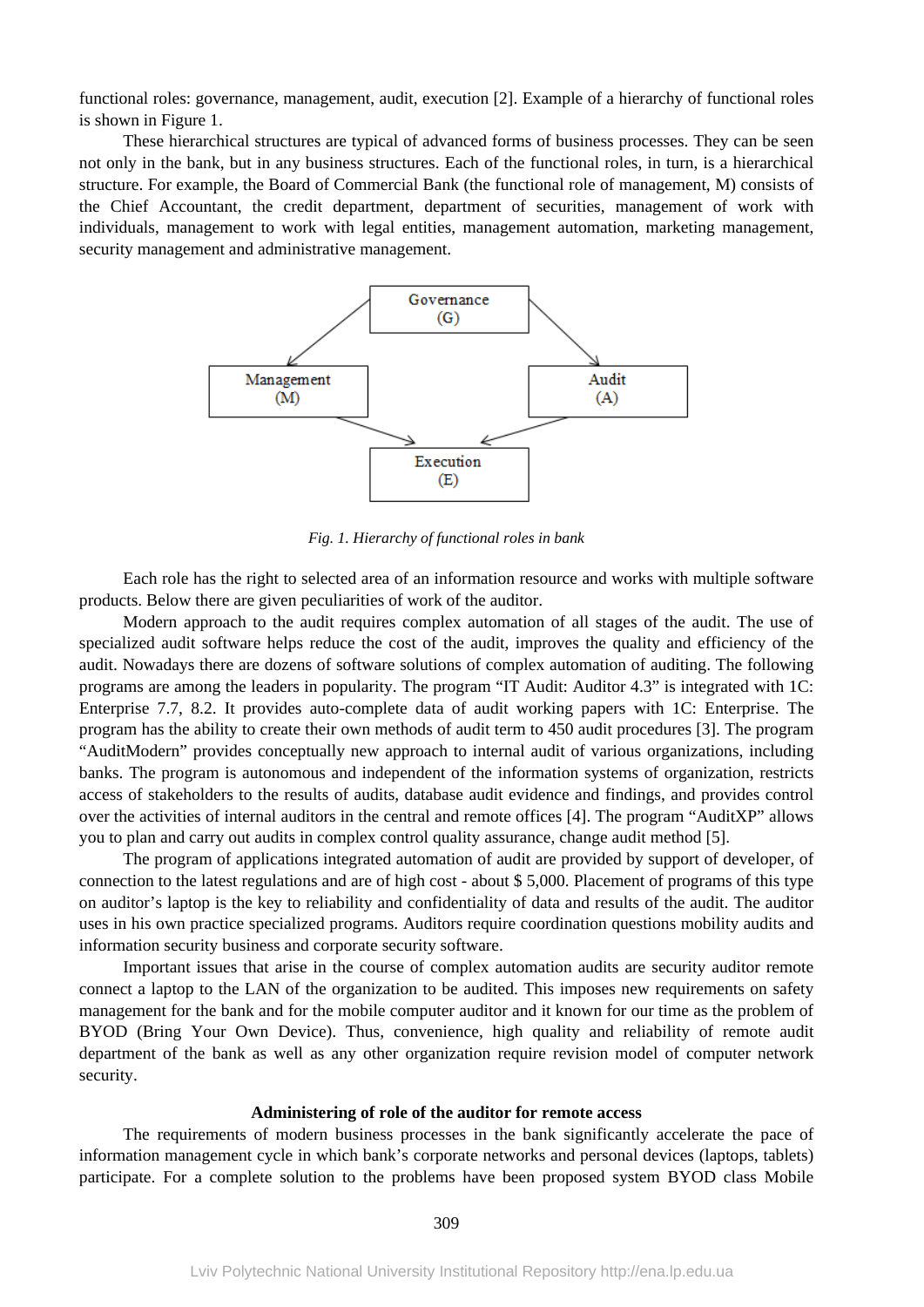Device Management (MDM). These systems have several disadvantages, do not provide a safe introduction of personal devices in business practice and practice remote audit. For example, MDM systems allow you to remotely manage mobile personal device if the device appears on the network. But these systems do not take into account the possibilities of insider threats. The most effective solution to data security is access to information assets through bank branch terminal session to Windows-virtual environments which are protected DLP (Data Leak Prevention) [6].

It is proposed all applications (in this case the program auditor), which work with corporate data, to run inside a virtual Windows session on a server of bank for all these requirements are provided after the rigorous mutual authentication of auditor and its device are made. The results of the program's calculation are transmitted to a computer auditor. After the session, all the results of the auditor's specialized program in a virtual environment are destroyed securely. In fact, in virtual server environment of the bank there should be organized workspace of auditor, where the agent of the program is runs with the laptop or tablet of auditor.

The agent has the right to read data located on a server bank, which he uses to further processing. The results of processing are transmitted to the device auditor through secure channel. DLP system that works within the perimeter of the corporate network bank is configured so that the data from the server does not have the right to leave the perimeter. But the results of the special program auditor represent entirely different data and DLP system does not prevent the transmission of data on the corporate network perimeter. A shredder runs in the workspace auditor virtual environment after the session.

The proposed strategy requires the agent in auditor's program that can be installed in a virtual environment and transmit the necessary information for further processing to a computer of auditor. There shredder is need. With server-side bank is important to apply the security model of the computer environment that allows you to perform secure changes in the level of confidentiality.

There are the basic concepts of the object and the subject of access to information in the theory of model of the computer system's security. Depending on the method by which access is provided, there are consider five basic types of security models of computer systems: Discretionary Access Control, Mandatory Access Control, Information Flow Security model, Role-Based model Access Control, Subject-Oriented Sandbox model [7].

For automated banking systems benefits are provided Role-Based model Access Control [8]. Nowadays, under Role-Based model Access Control there are developing actively a variety of options depending on the specific problems of safe access [9-11]. BYOD phenomenon needs its own development model of Role-Based model Access Control.

It is known that all security information described access of subjects to objects. In the case of the auditor's remote access to bank information objects will be called the following areas of space. Firstly, it's information area *(area(inf)),* which is required for all audit information - databases 1C: Enterprise and databases of other specialized banking software. Secondly, it is the working area *(area(work))*, virtual server bank area, where the agent program auditor operates.

The subject will be called an agent of specialized program of auditor which processes the data of object. Problem management consists of providing access rights as Role-auditor, depending on the object. There is need to extend the basic Role-Based model Access Control to solve this problem.

The user  $U_{aud}$  is added to the set of users *U*, the role  $R_{aud}$  is added to the set of roles *R*, the right  $P_{aud}$ is added to the set of rights *P* and the session *Saud* is added to the set of sessions *S*.

The right *Paud* is a function of the object to which role *Raud* requesting access:

 $P_{\text{aud}}: P_{\text{aud}} \rightarrow P(\text{area}): P(\text{area(inf)}) = \{ \text{read} \};$ 

 $P(\text{area}(work)) = \{read, write, create, delta, open, close, execute\}$ 

Function *PA:*  $R \rightarrow 2^P$  determines for each role a set of access rights.

Function *UA:*  $U \rightarrow 2^R$  determines for each user a set of roles to which he may be authorized. Sets of roles and sets of access rights for *Uaud* and for all other still divided into disjoint for object *area(work)*:

R=R1∪…∪Raud∪…∪Rn,

Ri∩Raud=∅ for i≠aud;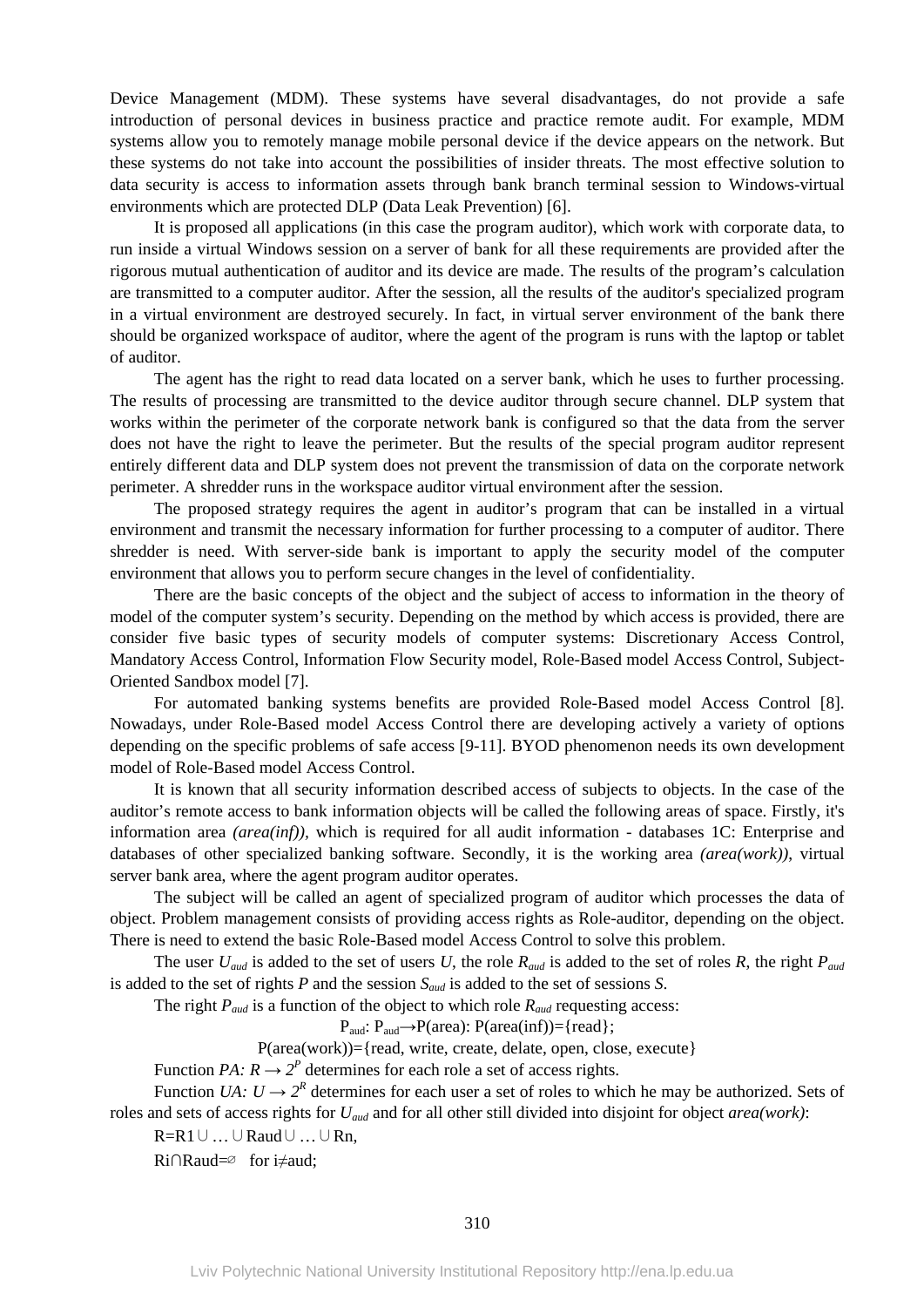|UA(Uaud)∩Ri |=0, Ri≠ Raud;

P=P1∪…∪Paud∪…∪Pn,

Pi∩Paud=∅ for i≠aud;

 $|PA(R_{\text{aud}}) \cap P_i| = 0$ ,  $P_i \neq P_{\text{aud}}$ .

For the object *area(inf)* the role and user's access right of user *Uaud* may overlap with roles and access rights of other users, depending on the security policy of a particular banking institution:

R=R1∪…∪Raud∪…∪Rn,  $Ri \cap \text{Rand} = \{A\}$  for i $\neq$  aud;

|UA(Uaud)∩Ri |≤1m Ri≠ Raud;

P=P1∪…∪Paud∪…∪Pn,

Pi∩Paud={B} for i≠aud;

|PA(Raud)∩Pi |≤1, Pi≠ Paud;

*A* and *B* are non-empty set.

Conditions on dynamic mutual exclusion roles are similar to the Role-Based model Access Control. For the role of the auditor there should be limited to a maximum number of users that can be logged on it, similar to the access right of auditor there should be limited to a maximum number of roles:

$$
\begin{array}{c} |UA^{-1}(R_{aud})|=1, \\ |PA^{-1}(p)|=1. \end{array}
$$

Number of concurrent sessions *roles(r)*, which can be simultaneously logged in to the role of the auditor is limited:

$$
|roles^{-1}(R_{aud})|\text{=}1.
$$

Also, for each role there is ensure that it could be an authorized user, it must be define the roles to which the user must be authorized also. For the role of the auditor such set is an empty set for the object *area(work)*, and non-empty set for the field *area(inf)*. In the last case non-empty set is determined by the security policy of a particular bank. Similar requirements are imposed for access rights.

## **Administration model of the Role-Based model Access Control**

There are selected the following elements to administer a set of authorized user roles:

*AR* – multitude of administrative roles  $AR \cap R = \emptyset$ :

*AP* – multitude of administrative rights of access  $AP \cap P = \emptyset$ :

*APA:*  $AR \rightarrow 2^{AP}$  – function defines a set of administrative access rights for each administrative role; *AUA:*  $U \rightarrow 2^{AR}$  *– function defines a set of administrative roles for each user, who can be authorized;* 

*roles:*  $S \rightarrow 2^{R} \cup 2^{AR}$  – function defines a set of roles for user, who can be authorized on this session. Let there be given hierarchy of roles, see Figure 2. Minimum role in the hierarchy is the technician

(*Tec*); the maximum role is the Head of the Department of Automation Control (*HDAC*). The department has four sectors. Maximum the role of each sector is Head of Sector (*HSsw, HSacn, HSe, HSts*). Minimal role of each sector is a specialist (*Ssw, Sacn, Se, Sts*). Roles of the proficient and role of the control are in sectors of S.W.I.F.T. and ACN (*Psw, Pacn, Cswift, Cacn*).

Hierarchy of administrative roles consists of six roles with a maximum role - a senior security officer (*SSO*), the role of a security officer (*SO*) and four roles of security officers of sectors (*SOsw, SOacn, SOe, SOts*).

To administer a set of authorized users there are given functions:

*can-assign:*  $AR \rightarrow CR \times 2^R$  – function defines set of roles that can be included in the authorized user's role using the administrative role;

*can-revoke*:  $AR \rightarrow 2^R$  – function defines set of roles that can be excluded in the authorized user's role using the administrative role.

Values of the functions *can-assign()* and *can-revoke()* defined in Table 1 and Table 2.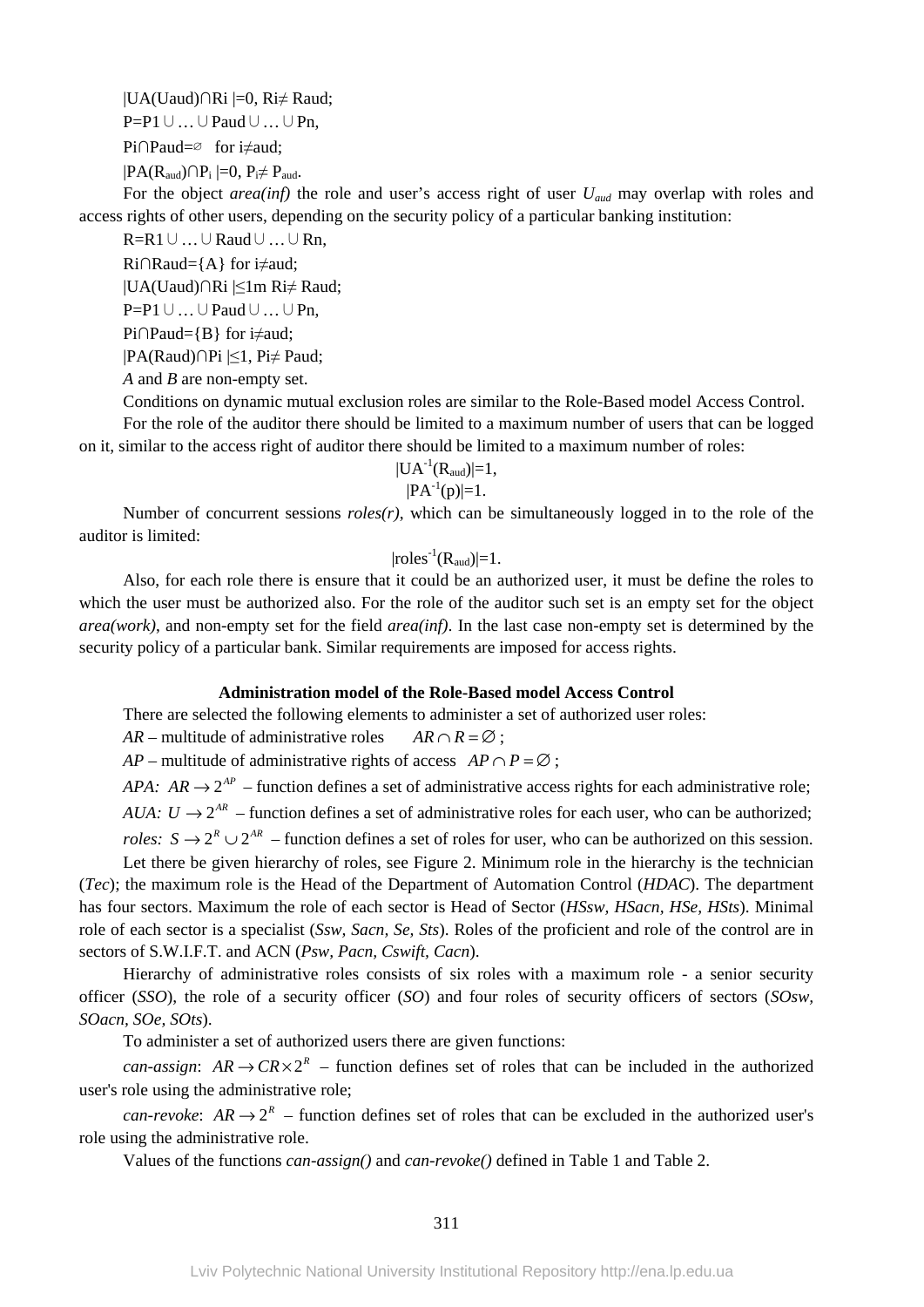

*Fig. 2. Hierarchy of roles of department of Automation Control* 

*Table 1* 

| Administrative role | Precondition                                      | Multiple roles |
|---------------------|---------------------------------------------------|----------------|
| SO                  | Tec and (not HSacn) and (not HSe) and (not HSts)  | [HSsw, HSsw]   |
| SO                  | Tec and (not HSsw) and (not HSe) and (not HSts)   | [HSacn, HSacn] |
| SO                  | Tec and (not HSsw) and (not HSacn) and (not HSts) | HSe, HSe       |
| SO                  | Tec and (not HSsw) and (not HSacn) and (not HSe)  | [HSts, HSts]   |
| SOSW                | <i>Tec</i>                                        | (SSw, HSSw)    |
| <b>SOacn</b>        | <i>Tec</i>                                        | [Sacn, HSacn]  |
| SOe                 | <i>Tec</i>                                        | [Se, HSe]      |
| $SO$ ts             | <i>Tec</i>                                        | (Sts, HSts)    |

#### **Value of the function** *can-assign()*

Administrative role *SOsw* allows to include roles *Ssw, Psw* and *Cswift* for user who already has role *Tec*. There are analogous to roles *SOacn, SOe, Sots*. Administrative role SO allows to include role *HSsw*  for user who already has role *Tec*; and the user should not have a roles *HSacn, HSe, HSts.* There are analogous to roles *HSacn, HSe, HSts*.

*Table 2* 

| Administrative role | Multiple roles |
|---------------------|----------------|
| SΟ                  | (Tec, HDAC)    |
| SOSW                | (SSw, HSSw)    |
| <i>SOacn</i>        | [Sacn, HSacn)  |
| <i>SOe</i>          | (Se, HSe)      |
| <i>SOts</i>         | [Sts, HSts]    |

### **Value of the function** *can-revoke()*